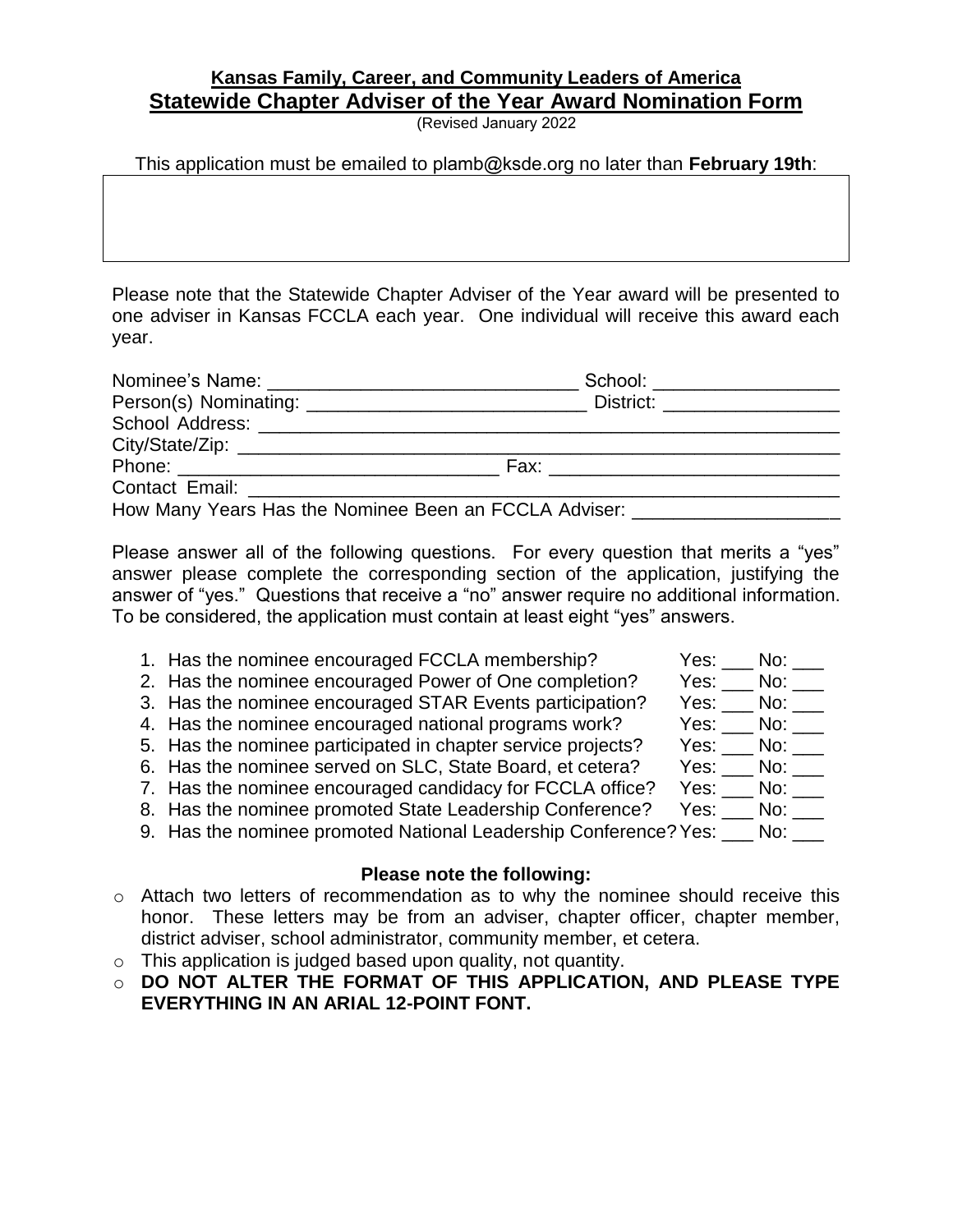1. Please discuss the nominee's work with encouraging FCCLA membership

2. Please discuss the nominee's work with encouraging Power of One completion

3. Please discuss the nominee's work with encouraging STAR Events participation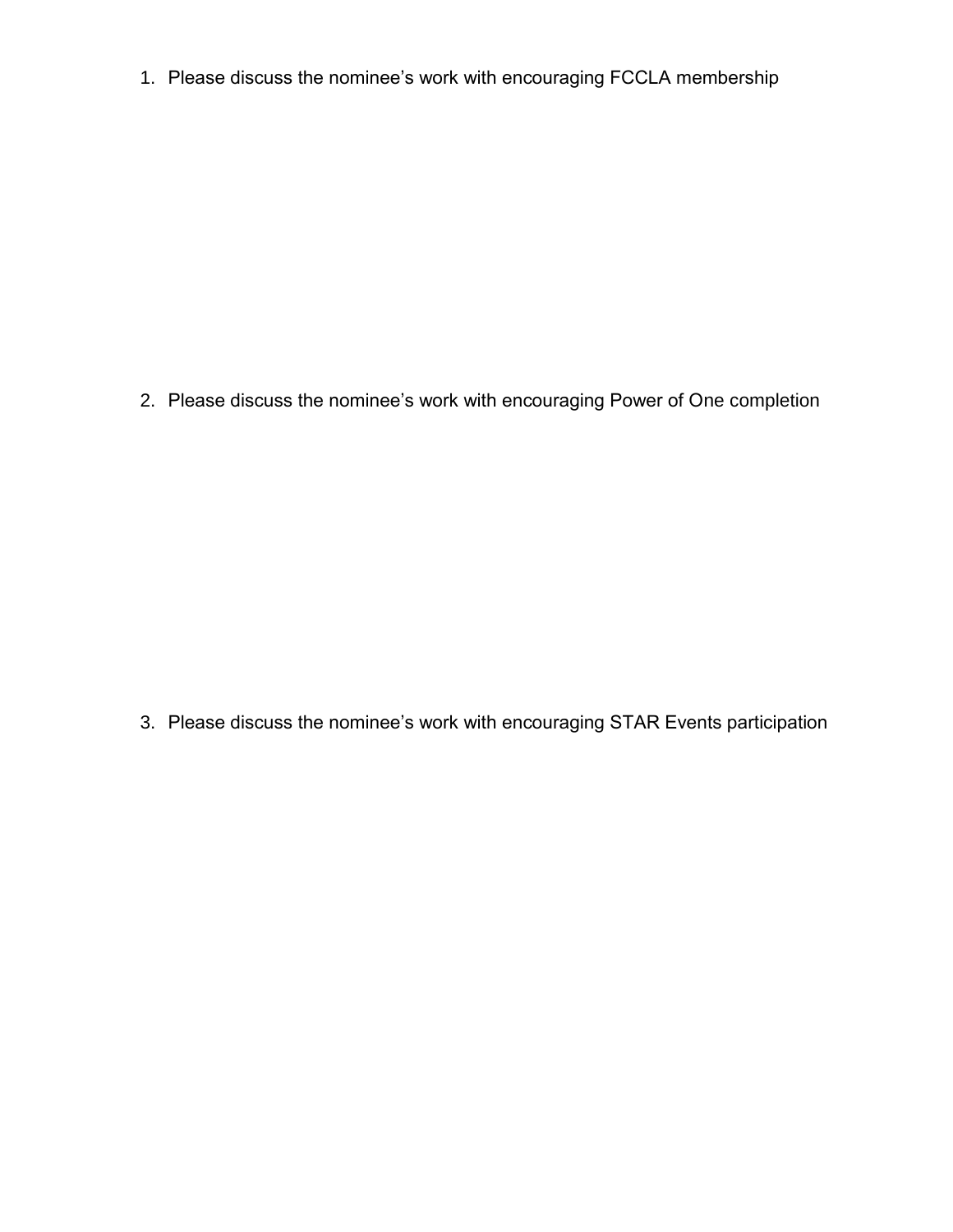4. Please discuss the nominee's work with promoting national programs work

5. Please discuss the nominee's work with chapter service projects

6. Please discuss the nominee's work with SLC, State Board, et cetera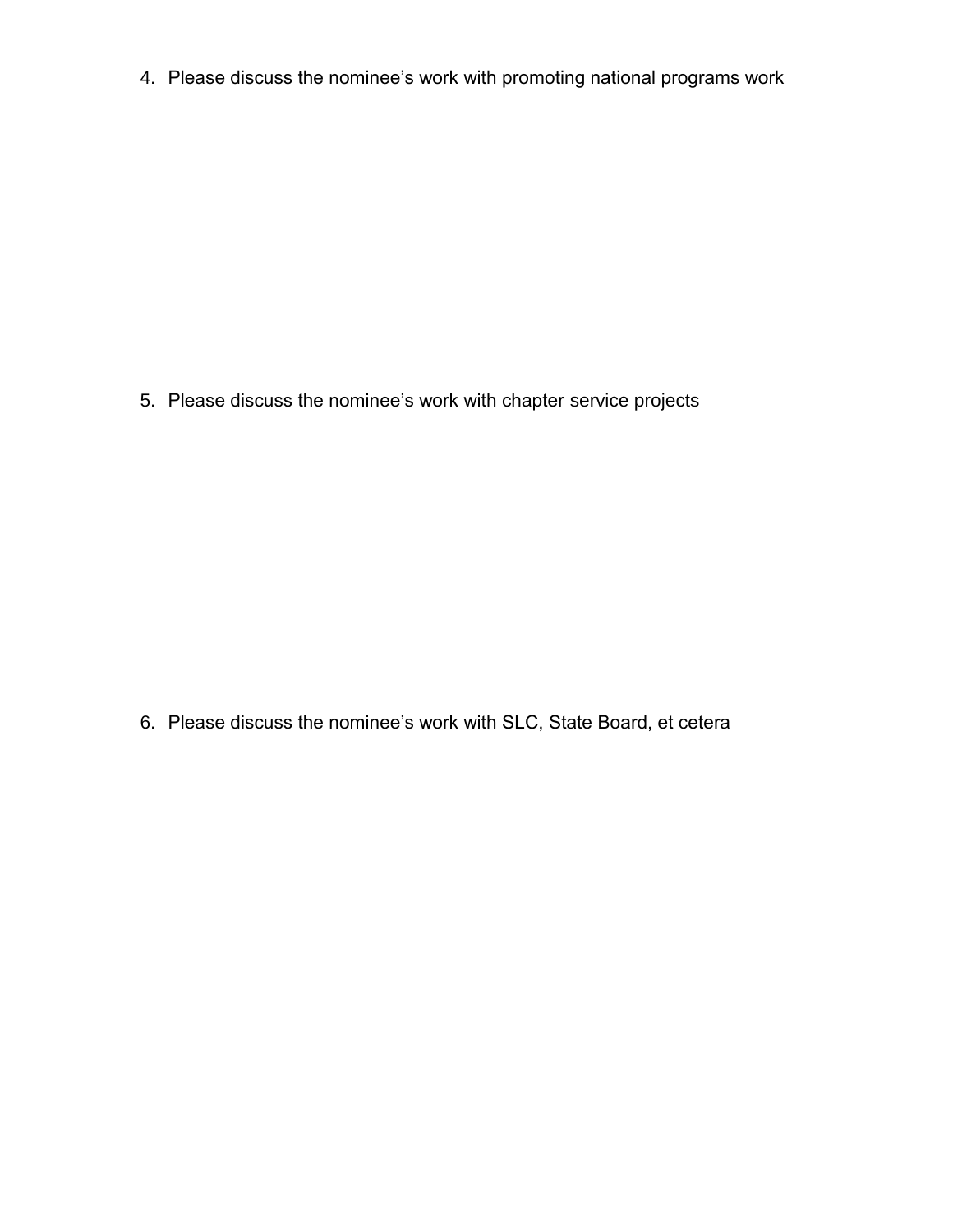7. Please discuss the nominee's work with encouraging FCCLA office candidacy

8. Please discuss the nominee's work with promoting State Leadership Conference

9. Please discuss the nominee's work with promoting National Leadership **Conference**